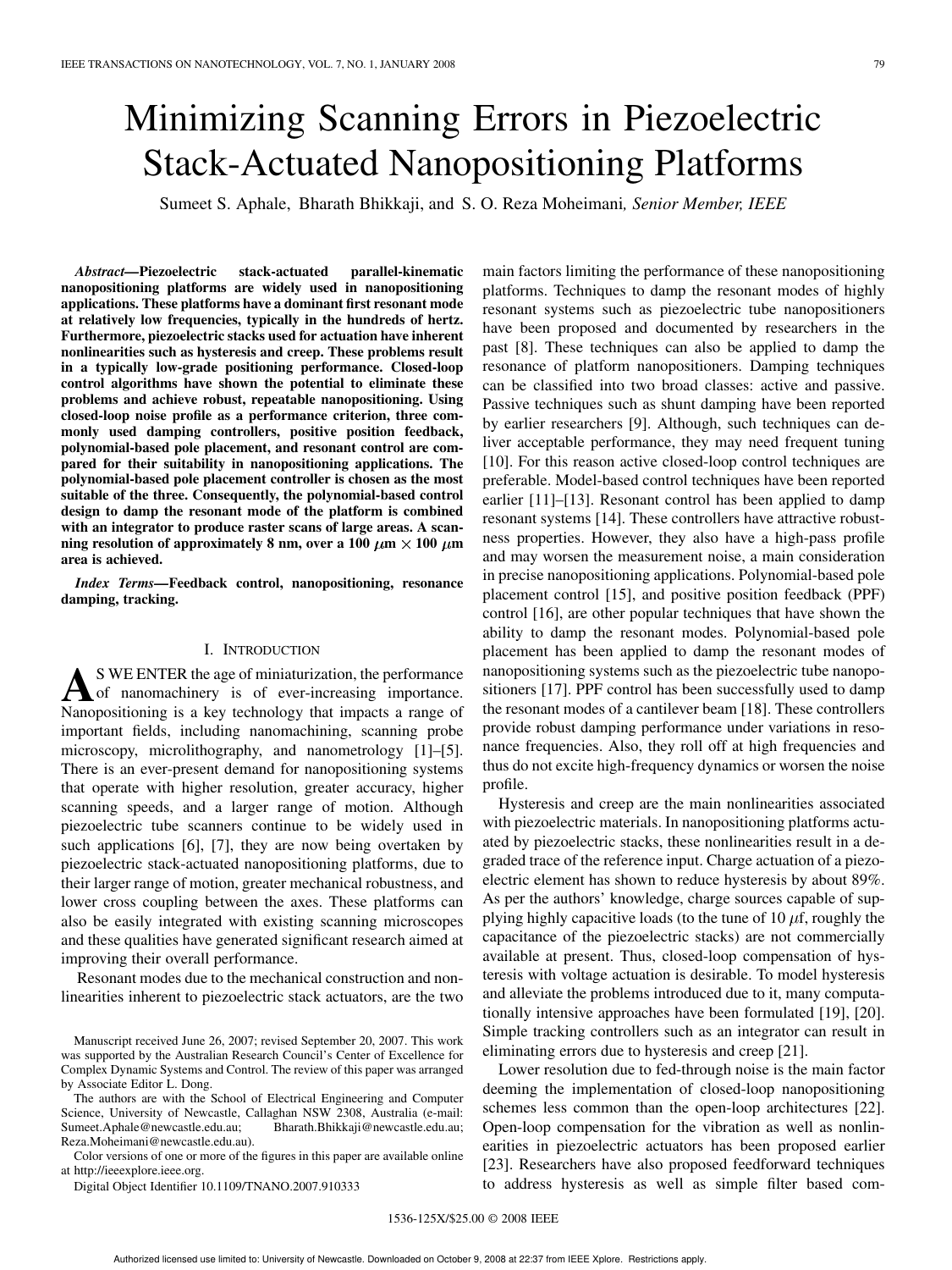80 IEEE TRANSACTIONS ON NANOTECHNOLOGY, VOL. 7, NO. 1, JANUARY 2008

pensation techniques to deal with creep in piezoelectrically actuated scanning devices [24]–[26]. A point to note is that most high-resolution open-loop scans are either obtained for very small scan ranges  $(< 10 \mu m)$  or at low speeds  $(< 1 Hz)$ . In this article, we propose a simple yet well-performing closed-loop nanopositioning scheme that results is large scans (100  $\mu$ m  $\times$  100  $\mu$ m) at high speeds (4 Hz) and with a high resolution (8 nm).

# *A. Objectives*

The main objective of this work is to obtain high-resolution closed-loop raster scans using a piezoelectric stack-actuated nanopositioning platform. The paper is organized as follows. Section II describes the experimental setup used in this work. Section III gives the details of the system identification and the design algorithms for the PPF, polynomial-based pole placement and resonant controllers. Detrimental impact of the measurement noise is the chief factor governing the implementation of closed-loop control in nanopositioning applications. Based on the noise analysis given in Section IV, it is decided that the polynomial-based pole placement control design is most suitable for this specific application. Section V presents the experimentally implemented polynomial-based pole placement controllers, the obtained minimization in hysteresis and creep as well as the closed-loop raster scans. Section VI concludes the paper.

#### II. EXPERIMENTAL SETUP

The PI-734 nanopositioning platform, used in this work, is a two axis piezoelectric stack-actuated platform based on a parallel-kinematic design. This design provides mounting independent orthogonality and reduced cross coupling between the two axes. The platform has a flexure guidance system which eliminates friction and stiction. To increase the range of motion while maintaining the subnanometer accuracy of the platform, it is equipped with a built-in integrated lever motion amplifier (ILMA). Each axis of the nanopositioning platform is fitted with a two-plate capacitive sensor that provides a direct position measurement. Simplified diagrams of the nanopositioning platform, its components, and the ILMA are given in Fig. 1. The platform piezoelectric stack actuators take voltage input in the range of 0 V–100 V for each axis. The resultant motion produced by the platform is within 0  $\mu$ m–100  $\mu$ m. This motion is detected by the two-plate capacitive sensors and fed to an electronic sensor output module. The output of this module is within 0 V–6.7 V.

A dSPACE-1005 rapid prototyping system equipped with 16-bit ADC(DS2001)/DAC(DS2102) cards is used to implement the proposed control strategy. The sampling frequency of this system is 20 kHz. Fig. 21 shows the block diagram depicting the various gains associated with the system.

# III. SYSTEM IDENTIFICATION AND CONTROL

The nanopositioning platform is treated as a two-input twooutput system. The inputs being voltage signals applied to the piezoelectric stacks in the  $X$  and  $Y$  directions ( $u$  in volts), and the outputs are the respective displacements ( $d$  in  $\mu$ m) obtained

<sup>1</sup>The notation given in this figure will be used throughout this paper for simplicity in understanding and consistency



Fig. 1. (a) Working principle of the monolithic XY piezoelectric-stack actuated nanopositioning platform. (b) Basic parallelogram flexure guiding system with motion amplification. The amplification r (transmission ratio) is given by  $r =$  $(a + b/a)$  [27].

by scaling the measured capacitive sensor voltages by the proportional scaling factor (0.063 V/ $\mu$ m).

To identify the linear model within the bandwidth of interest and to minimize or eliminate the effects of nonlinearities such as hysteresis or creep, the plant was identified using a band-limited random noise input from an HP signal analyzer, of amplitude 1 Vpk within the frequency range of 10 Hz–810 Hz. This corresponds to 1  $\mu$ m, or 1% of the total range of the platform. This small motion ensures that the nonlinear effects do not manifest in a dominant fashion. As the lowest frequency of interest at which the identification began was 10 Hz, the effect of creep was eliminated due to the absence of any low-frequency components.

A Laplace domain representation of this linear system is given by

$$
Y(s) \triangleq G(s)U(s) \tag{1}
$$

where  $Y(s)$  and  $U(s)$  are the Laplace transforms of the capacitive sensor outputs  $[d_x, d_y]^\top$  and the input signals  $[u_x, u_y]^\top$ respectively, and

$$
G(s) = \begin{bmatrix} G_{\text{xx}}(s) & G_{\text{xy}}(s) \\ G_{\text{yx}}(s) & G_{\text{yy}}(s) \end{bmatrix}
$$
 (2)

is a  $2 \times 2$  matrix of transfer functions.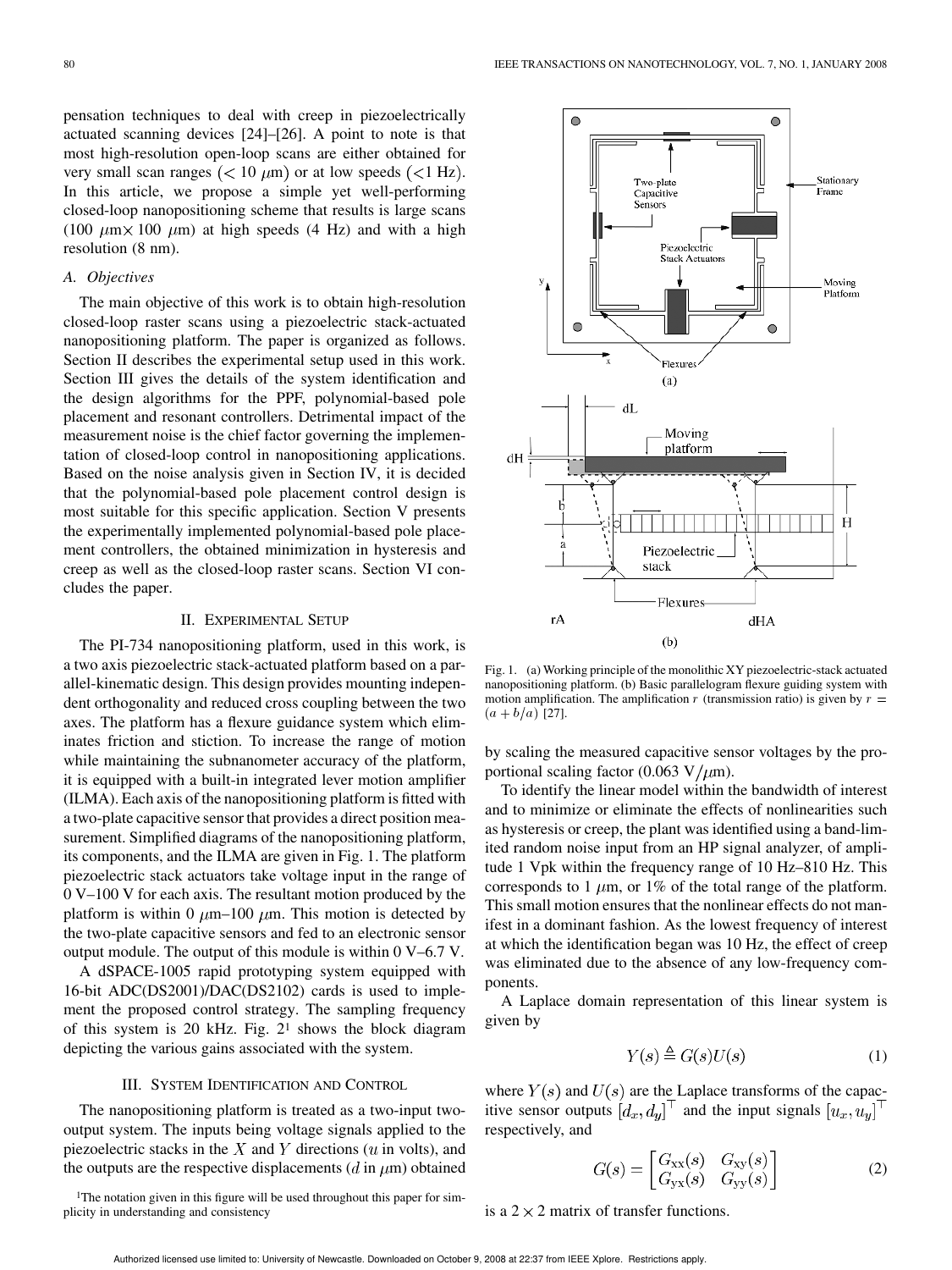

Fig. 2. Gains associated with the experimental setup;  $r$  is the reference input in volts, generated in dSPACE.  $a$  is the input to the amplifier in volts and  $u$  is the amplifier output in volts, used as the driving input for the nanopositioning platform; d is the actual displacement of the nanopositioning platform in  $\mu$ m and y is the proportionally scaled capacitive sensor output in volts. To get the overall output to input gain to be unity, an equalizing gain is introduced through the dSPACE.



platform voltage input u, as mentioned in Fig. 2. Note that only the direct transfer functions  $G_{11}$  and  $G_{22}$  are modeled.

Determining the frequency response functions (FRFs)  $G_{xx}(i\omega)$  and  $G_{yx}(i\omega)$  boils down to applying an input of the form  $[u_x, 0]$ , and computing the ratios  $G_{xx}(i\omega)$  =  $(d_x(i\omega)/u_x(i\omega))$  and  $G_{yx}(i\omega) = (d_y(i\omega)/u_x(i\omega))$ . Here,  $u_x(i\omega)$ ,  $d_x(i\omega)$  and  $d_y(i\omega)$  denote the Fourier transforms of  $u_x$ ,  $d_x$  and  $d_y$  respectively. All the four FRFs,  $G_{xx}(i\omega)$  and  $G_{yx}(i\omega)$  obtained by applying an input  $[u_x, 0]$ , as well as  $G_{xy}(i\omega)$  and  $G_{yy}(i\omega)$  obtained by applying an input  $[0, u_y]$ , where  $u_x$  and  $u_y$  are random white noise signals generated using a spectrum analyzer, are plotted in Fig. 3. It must be mentioned here that the plots presented in Fig. 3 are averaged over several realizations of the input. The dominant first resonant modes for  $G_{xx}(i\omega)$  and  $G_{yy}(i\omega)$  occur at 410 and 415 Hz respectively. It is evident from Fig. 3 that the magnitude of the cross-coupling terms  $G_{xy}(i\omega)$  and  $G_{yx}(i\omega)$ , at any  $\omega > 0$ , are less than the direct terms  $G_{xx}(i\omega)$  and  $G_{yy}(i\omega)$ , respectively, by about 40 dB.<sup>2</sup> In other words the inputs  $u_x$  and  $u_y$  have negligible effect on the outputs  $d_y$  and  $d_x$  respectively. Hence, the system is assumed to be decoupled. Therefore,  $G(s)$ , (2), is approximated by

$$
G(s) = \begin{bmatrix} G_{\text{xx}}(s) & 0 \\ 0 & G_{\text{yy}}(s) \end{bmatrix}.
$$
 (3)

As both  $G_{xx}(i\omega)$  and  $G_{yy}(i\omega)$ , each have only one resonant mode in the bandwidth of interest, second-order models given by

$$
G_{xx}(s) = \frac{k_x}{s^2 + 2\sigma_x \omega_x s + \omega_x^2} + D_x
$$
 (4)

and

$$
G_{yy}(s) = \frac{k_y}{s^2 + 2\sigma_y \omega_y s + \omega_y^2} + D_y \tag{5}
$$

accurately capture the dynamics of the measured FRFs for the measured frequency range. The parameters of these models are tabulated in Table I. As the models are of second order their estimation is not difficult, and the details on parameter estimation are omitted.3

#### *A. Control Design*

As the system is considered decoupled with the input  $u_x$ having negligible effect on the output  $d<sub>y</sub>$  and *vice versa*, control systems can be designed independently for each axis. Here, a control system design of the form shown in Fig. 4 is presented for the actuation along the  $x$  axis. Control system design for actuation along the  $y$  axis is identical and therefore, is omitted for the sake of brevity.

<sup>2</sup>The two resonant modes seen in each of the cross-coupling FRFs are due to the mechanical resonant peaks of each individual axis. Therefore, they occur at exactly the same frequencies, i.e., at 410 and 415 Hz, in both the  $G_{xy}$  and  $G_{yx}$ .

<sup>3</sup>The E-509 sensor conditioning unit introduces a small but significant delay (in the tune of 100  $\mu$ s) into the measured system. Subspace-based modeling techniques [28]used to procure the system models introduce non-minimum phase zeros to account for this effect.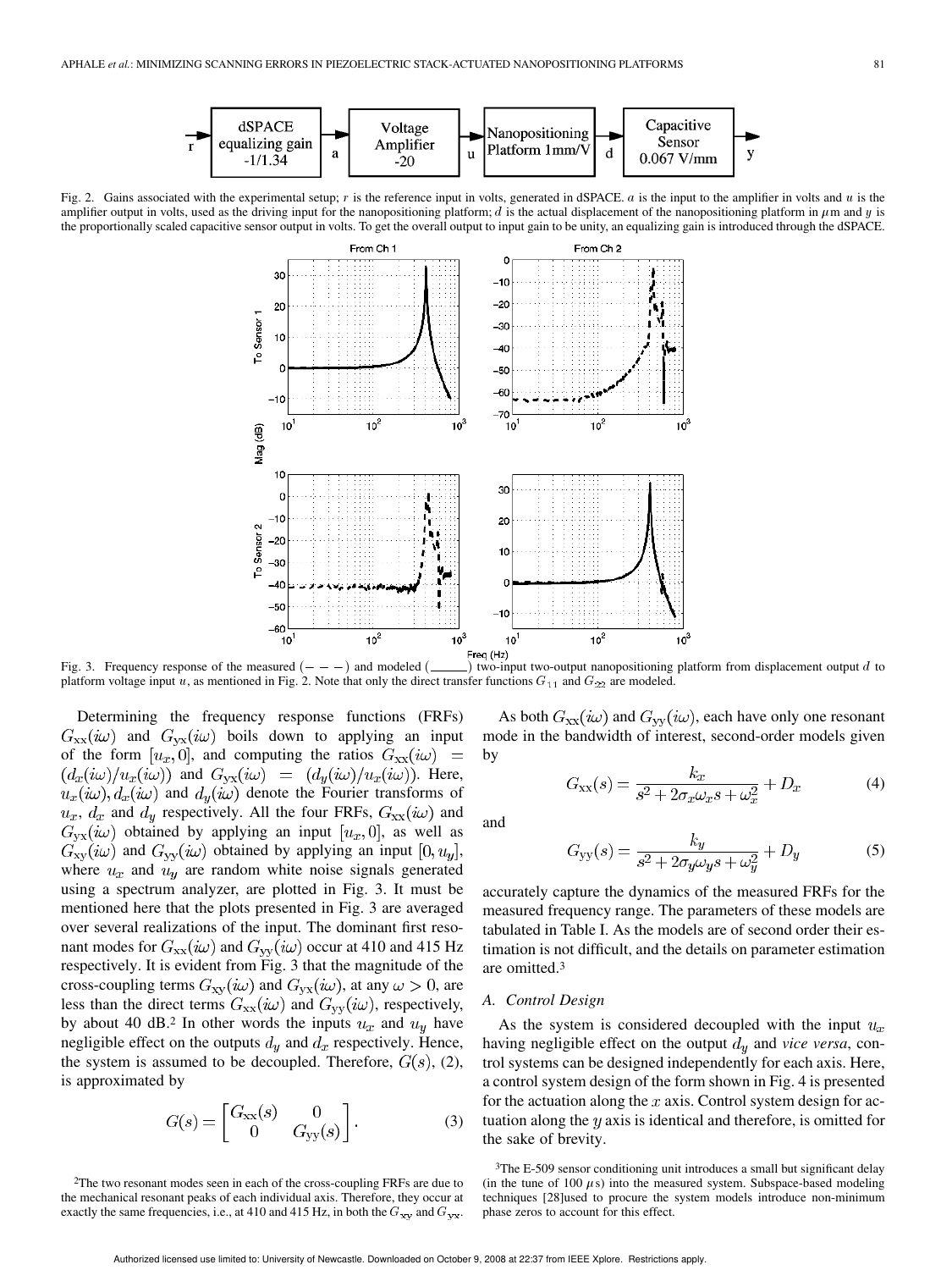TABLE I PARAMETER VALUES OF THE FRFS  $G_{{\bf x}{\bf x}}(s), G_{{\bf y}{\bf y}}(s), G_{{c}_{\bf xx}}(s)$  and  $G_{{c}_{\bf y}{\bf x}}(s)$ 



Fig. 4. Closed-loop block diagram with the sensor noise modeled as an output disturbance. Two of the proposed controllers are implemented in positive feedback, while the third in negative feedback. Hence, the  $\pm$  sign in the internal loop.

In the control design presented in Fig. 4, controller  $C_1(s)$  is aimed at damping the resonant mode of  $G_{xx}(s)$ , while  $C_2(s)$  is the integral controller incorporated to track the reference signal. In the following, three different control techniques, i) polynomial-based pole placement control (will be referred to as polynomial-based control, from now on); ii) PPF control; and iii) resonant control, will be used for deriving  $C_1(s)$ . The three controllers, one from each technique, will be derived such that they damp the resonant peak (magnitude of  $G_{xx}(s)$  at the resonance frequency) by approximately the same level. In Section IV, one of the three will be chosen based on their response to sensor noise  $n(t)$ , see Fig. 4.

*1) Polynomial-Based Controller:* In the current context, a polynomial-based controller is defined by the second-order transfer function

$$
K_{\text{Poly}}(s) \triangleq \frac{\Gamma_1 s + \Gamma_2}{s^2 + 2\xi ws + w^2} \tag{6}
$$

where  $\xi$ ,  $w$ ,  $\Gamma_1$  and  $\Gamma_2$  are the design parameters. Since the feedback is positive, the transfer-function connecting the output  $d_x$  and the input  $u_x$  is given by

$$
G_{\rm xx}^{(cl)}(s) = \frac{G_{\rm xx}(s)}{1 - G_{\rm xx}(s)K_{\rm Poly}(s)}.\t(7)
$$

It can be checked that poles of the closed-loop transfer function  $G_{XX}^{(cl)}(s)$ , (7), are the roots of the polynomial

$$
P(s) = s4 + (2\sigma_x \omega_x + (2\xi w - \Gamma_1 D_x))s3
$$
  
+  $(\omega_x^2 + 2\sigma_x \omega_x (2\xi w - \Gamma_1 D_x) + (w^2 - \Gamma_2 D_x)) s2$   
+  $(2\sigma_x \omega_x (w^2 - \Gamma_2 D_x) + (2\xi w - \Gamma_1 D_x) \omega_x^2 - k_x \Gamma_1)s$   
+  $\omega_x^2 (w^2 - \Gamma_2 D_x) - k_x \Gamma_2.$  (8)

For the closed-loop system to be well damped, it is desirable to have the roots of the polynomial  $P(s)$  well inside the left half plane. Assume that  $\{p_i\}_{i=1}^4$  are the desired pole positions of the closed-loop system and

$$
Q(s) \stackrel{\Delta}{=} s^4 + K_1 s^3 + K_2 s^2 + K_3 s + K_4 \tag{9}
$$

is the corresponding polynomial with roots  $\{p_i\}_{i=1}^4$ . Matching the coefficients of  $P(s)$  and  $Q(s)$  would give

$$
2\sigma_x \omega_x + 2\xi w - \Gamma_1 D_x = K_1 \quad (10)
$$

$$
\omega_x^2 + 2\sigma_x \omega_x (2\xi w - \Gamma_1 D_x) + \left(w^2 - \Gamma_2 D_x\right) = K_2 \tag{11}
$$

$$
2\sigma_x \omega_x \left( w^2 - \Gamma_2 D_x \right) + (2\xi w - \Gamma_1 D_x) \omega_x^2 - k_x \Gamma_1 = K_3 \tag{12}
$$

and

 $\epsilon$ 

$$
\omega_x^2 \left( w^2 - \Gamma_2 D_x \right) - k_x \Gamma_2 = K_4. \tag{13}
$$

Note that (10)–(13) are linear in  $2\xi w$ ,  $w^2$ ,  $\Gamma_1$  and  $\Gamma_2$ , and can be solved for them to obtain the controller  $K_{\text{Poly}}(s)$ . However, for the controller  $K_{\text{Poly}}(s)$  to be stable, or even meaningful, the quantities  $2\xi w$  and  $w^2$ , have to be positive. Therefore, the desired polynomial coefficients  $K_1, K_2, K_3$ , and  $K_4$  have to be such that (10)–(13) yield positive solutions for  $2\xi w$  and  $w^2$ . For one axis, the polynomial-based controller design is described below. Note that poles of  $G_{xx}(s)$ , computed from (4), are

$$
p_{\pm} = -30.23 \pm i2578.5. \tag{14}
$$

Here, the desired closed-loop poles are set to

$$
P_{1+} = P_{2+} = -1030.23 \pm i2578.5,
$$
  
\n
$$
P_{1-} = P_{2-} = -1030.23 \pm i2578.5
$$
 (15)

which amounts to placing the closed-loop poles of the system further into the left half plane by 1000 units. It can be checked that the polynomial coefficients corresponding to the desired poles (15) are  $K_1 = 4.1209 \times 10^3$ ,  $K_2 = 1.9666 \times 10^7$ ,  $K_3 =$  $3.1773 \times 10^{11}$ , and  $K_4 = 5.9447 \times 10^{15}$ .

Solving for the controller parameters  $\Gamma_1$ ,  $\Gamma_2$ ,  $\xi$ , and w from  $(10)$ – $(13)$ , gives the controller

$$
K_{\text{Poly}}(s) \triangleq \frac{-499.9s + 3.249.10^6}{s^2 + 4121s + 1.247 \times 10^7}
$$
(16)

that would render a closed-loop system having poles at  $P_{1+}$ ,  $P_{2+}$ ,  $P_{1-}$ , and  $P_{2-}$ . This controller damps the resonant mode of the x axis by 23 dB as shown in Fig. 5(a).

*2) PPF Controller:* A PPF controller is defined by the second-order transfer function

$$
K_{\text{PPF}}(s) = \frac{\gamma_p}{s^2 + 2\eta_p \omega_p s + \omega_p^2}.\tag{17}
$$

It is similar to polynomial-based controller, (6), but does not have the velocity term  $\Gamma_1$ . Since the feedback is positive, the transfer-function connecting the output  $d_x$  and the input  $u_x$  is given by

$$
G_{\text{CL,xx}}(s) = \frac{G_{\text{xx}}(s)}{1 - K_{\text{PPF}}(s)G_{\text{xx}}(s)}.
$$
 (18)

Authorized licensed use limited to: University of Newcastle. Downloaded on October 9, 2008 at 22:37 from IEEE Xplore. Restrictions apply.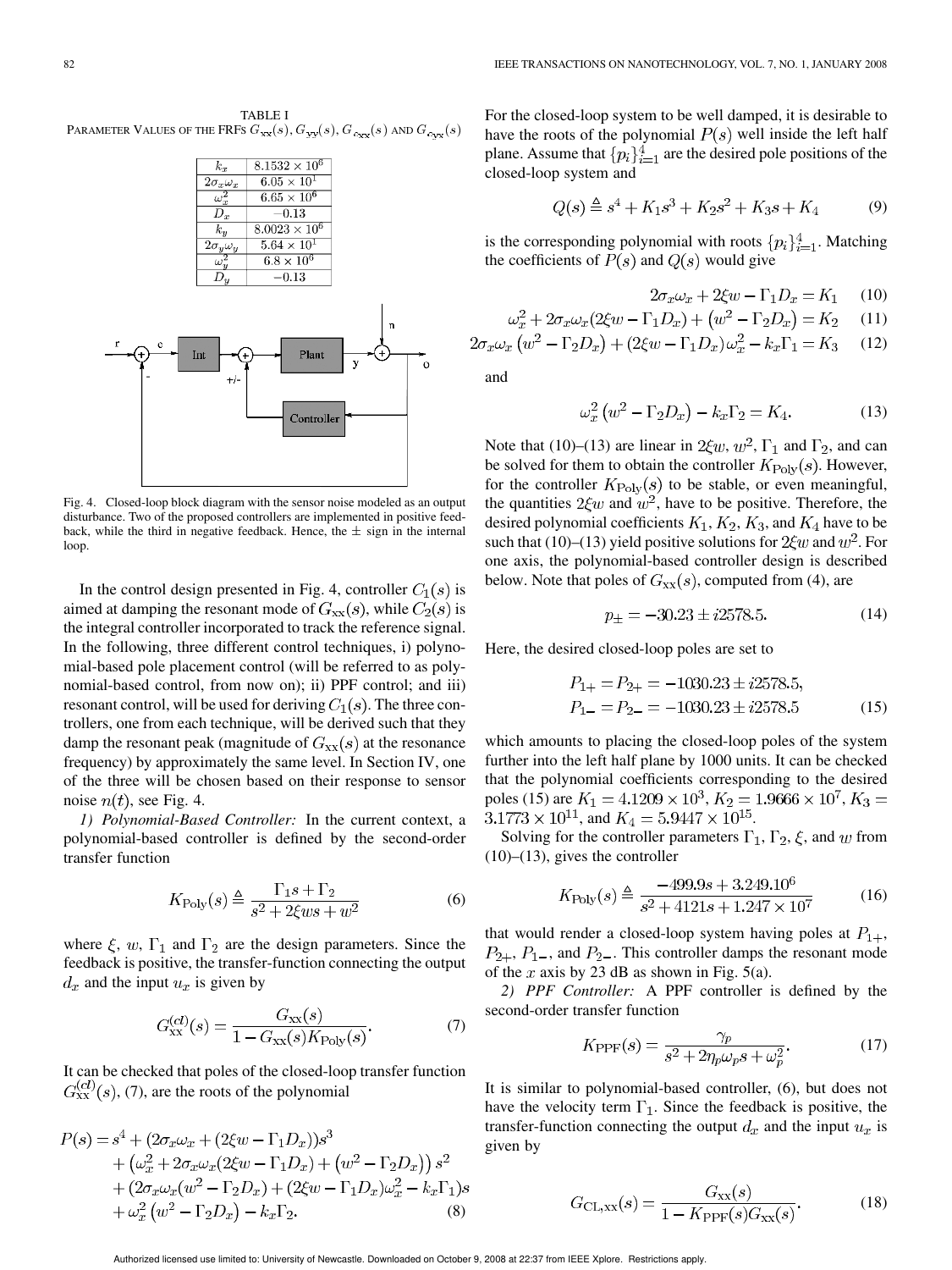

controller, (b) PPF controller, and (c) resonant controller.

It can be checked that the denominator polynomial of (18) is equal to

$$
C(s) \triangleq (s^2 + 2\sigma_x \omega_x s + \omega^2) (s^2 + 2\eta_p \omega_p s + \omega_p^2)
$$

$$
-\gamma_p (k_x + D_x (s^2 + 2\sigma_x \omega_x s + \omega_x^2)) . \quad (19)
$$

Assuming that the desired closed-loop polynomial is as in (9), and matching the coefficients of (19) and (9) gives

$$
2\eta_p \omega_p = K_1 - 2\sigma_x \omega_x \qquad (20)
$$

$$
\omega_p^2 + 2\sigma\omega 2\eta_p \omega_p - D_x \gamma_p = K_2 - \omega_x^2 \tag{21}
$$

$$
\omega_x^2 2\eta_p \omega_p + \omega_p^2 2\sigma_x \omega_x - D_x 2\sigma_x \omega_x \gamma_p = K_3 \tag{22}
$$

$$
\omega_x^2 \omega_p^2 - (k_x + D_x \omega_x^2) \gamma_p = K_4. \tag{23}
$$

Note that (20)–(23) can be written in the matrix form

$$
Ax = b \tag{24}
$$

where A is a  $4 \times 3$  matrix with known elements,  $x =$  $(\gamma_p, \omega_p^2, 2\eta_p\omega_p)^{\top}$  is a vector of control parameters, that need to determined, and  $b = [K_1 - 2\sigma_x \omega_x, K_2 - \omega_x^2, K_3, K_4]$ . If b does not lie in the column space of A, i.e.,  $b \notin \text{Col}(A)$ , then a solution for  $(24)$  will not exist. In which case, the vector  $b$ will be projected into  $Col(A)$ , and the parameter vector x will have to be solved by replacing b with  $\hat{b}$  in (24). However, not all projections  $\hat{b} \triangleq [\hat{K}_1, \hat{K}_2, \hat{K}_3, \hat{K}_4]$  of b will lead to stable closed loops. In other words, the closed-loop polynomial

$$
\hat{Q}(s) = s^4 + \hat{K}_1 s^3 + \hat{K}_2 s^2 + \hat{K}_3 s + \hat{K}_4 \tag{25}
$$

may not have all its roots in the left half plane. For the projected vector  $\bar{b}$  to have stable polynomial coefficients, its components must have to satisfy the following constraints:

$$
K_1 > 0 \tag{26}
$$

$$
K_2 > 0 \tag{27}
$$

$$
K_3 > 0 \tag{28}
$$

$$
K_4 > 0\tag{29}
$$

and

$$
\hat{K}_4 \hat{K}_1^2 + \hat{K}_3 \left( \hat{K}_3 - \hat{K}_2 \hat{K}_1 \right) < 0. \tag{30}
$$

Inequality (30) is obtained using the standard routh criterion. Since  $\hat{K}_1$ ,  $\hat{K}_2$ ,  $\hat{K}_3$ , and  $\hat{K}_4$  are obtained by projecting b onto the column space of A, it is easy to see that  $K_i = A_i x$ , where  $A_i$ denotes the *i*th row of  $\tilde{A}$ . Therefore, the inequalities (26)–(29) can be expressed as linear inequalities in the controller parameters. And by the same argument (30) can be expressed as a non-linear inequality in the controller parameters. Hence, a formal treatment of determining  $x$  would involve minimizing  $|| Ax - b||$ , under three liner constraints and one non-linear constraint. Solving this optimization problem is not simple as (30) is nonconvex.

Here, we aspire for a PPF controller  $K_{\text{PPP}}$ , which gives the same level of damping as the controller  $K_{\text{Poly}}$ , (16), designed earlier. The structures of the PPF and polynomial-based controllers differ only by an extra parameter  $\Gamma_1$ . Since, in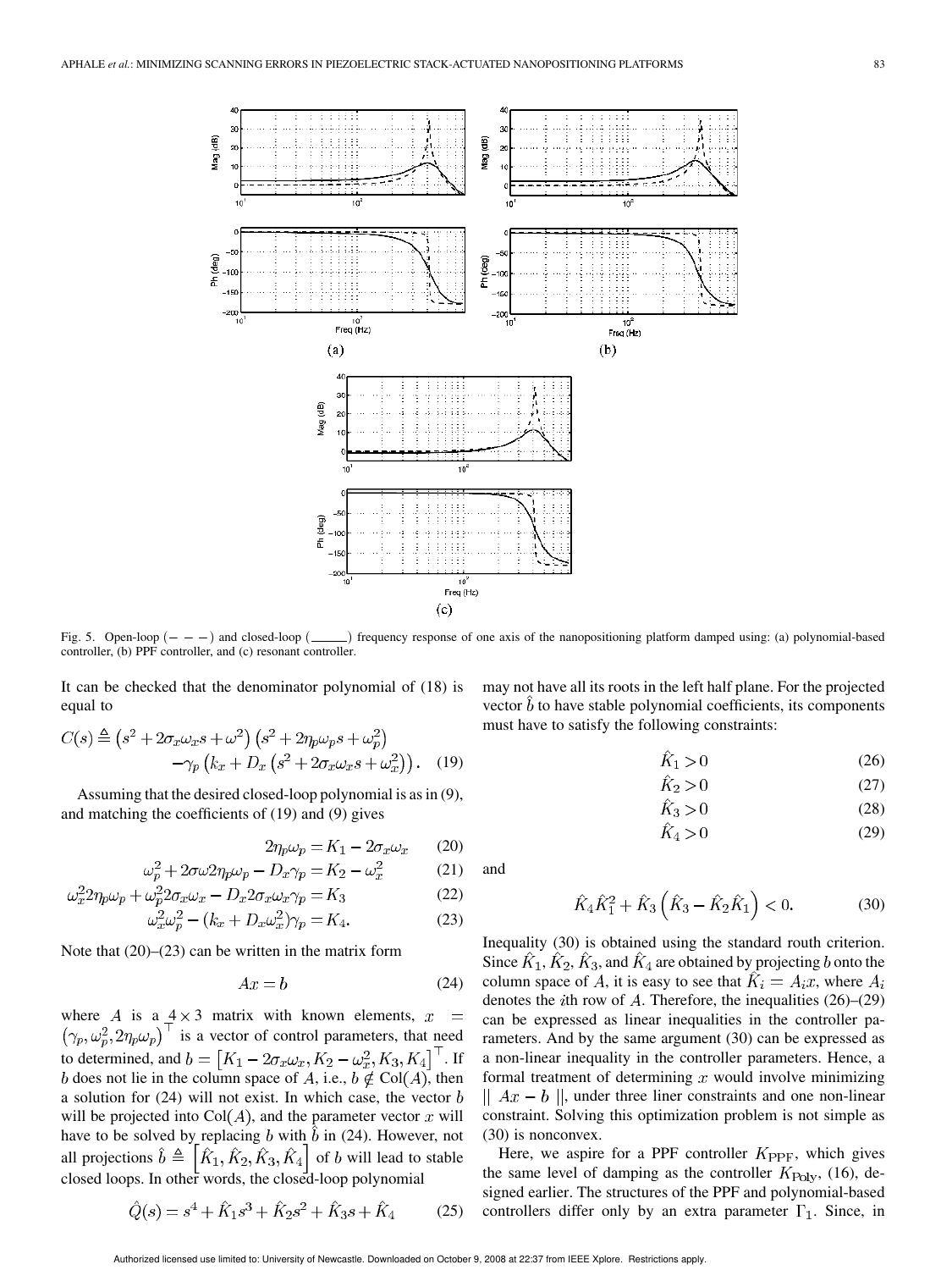$(16)|\Gamma1| \ll |\Gamma_2|$ , the effect of  $\Gamma_1$  is negligible near the low frequency regions. Thus, a PPF controller with  $\Gamma_1$  set zero in (16) would behave the same way as (16) near the low frequency regions. Therefore, here  $\Gamma_1$  is set to zero and the resulting PPF controller

$$
K_{\rm PPF}(s) \triangleq \frac{3.249.10^6}{s^2 + 4121s + 1.247.10^7}
$$
 (31)

is tested to determine if it gives the same level of damping as (16), and also renders the closed-loop system stable. In Fig. 5(b) frequency response of the closed-loop system, obtained using the  $K_{\text{PPF}}(s)$ , (31), is plotted along with the open-loop system's frequency response. It can be noted by comparing Fig. 5(a) and (b), that both the polynomial-based and the PPF controllers give the same level of damping.

*3) Resonant Controller:* Resonant controllers approximate a differentiator over a narrow bandwidth, around the resonance frequencies of the structure to be damped. Damping is achieved by shifting the closed-loop poles of the system deeper into the left-half plane (LHP). In the current context, resonant controllers can be parametrized as

$$
K_{\text{Res}}(s) = \sum_{i=1}^{N} \frac{\alpha_i s^2}{s^2 + 2\delta_i \omega_i s + \omega_i^2}
$$
(32)

where  $\alpha_i, \beta_i, \delta_i$ , and  $\omega_i$  are the design parameters and N is the number of modes that need to be controlled [14]. The parametric form of the transfer function clearly shows the high-pass nature of the resonant controller. This will intuitively have an adverse effect on the closed-loop sensor noise to output characteristics as shown Section IV.

As only the dominant first resonant mode needs to be damped,  $N$  is set to 1, which implies

$$
K_{\text{Res}}\left(s\right) = \frac{\alpha s^2}{s^2 + 2\delta\omega s + \omega^2}.\tag{33}
$$

As  $K_{\text{Res}}(s)$  is targeted to damp first resonant mode of the nanopositioning platform, the values of  $\omega$  is set to the first resonance frequency of the platform. The values of  $\alpha$  and  $\delta$  are chosen using an approach similar to the one explained in [14]. The aim was to push the closed-loop poles of the system such that resonance of the nanopositioning platform is damped by approximately the same amount as that achieved by the PPF and the polynomial-based controllers. The transfer function of the resulting resonant controller can be written as

$$
K_{\text{Res}}(s) \triangleq \frac{0.3s^2}{s^2 + 3094s + 6.649 \times 10^6}.
$$
 (34)

Note that both PPF and polynomial-based controllers are implemented in positive feedback while the resonant controller is implemented in negative feedback. The three controllers discussed above were designed to damp the dominant resonant mode of the nano-positioning platform by 23 dB. It is seen from Fig. 5, that the PPF controller also increases the overall gain of the closed-loop system more than the polynomial-based controller or the resonant controller.

In Section IV, measurement noise is statistically analyzed. Using this analysis as a measure of accurate closed-loop



Fig. 6. Noise contribution due to the sensor conditioning electronics module E-509.

nanopositioning, the effect of the three controllers presented earlier is evaluated and the controller best suited for nanopositioning applications is identified.

### IV. MEASUREMENT NOISE

Measurement noise is a major consideration in precision motion at nanometer scales. Though the two-plate capacitive sensors are capable of accurately sensing motion as small as 1 nm, the accompanying conditioning electronics adds noise to the measured position output and reduces the achievable resolution. Also, as this noise gets fed-back into the closed-loop system, it adversely affects the achievable resolution further. With this motivation, a detailed analysis of the measurement noise is performed in this section.

A metal plate was designed such that it rigidly bolts the moving nanopositioning platform to its stationary base (refer to Fig. 1). This results in the two plates of the capacitive sensor being exactly stationary with respect to each other. In this configuration the signal measured at the sensor output terminal of the E-509 is totally due to the noise contribution of the conditioning electronics in the module. Fig. 6 shows the recorded signal converted to  $\mu$ m. The sensor noise as well as the quantization noise are clearly visible in Fig. 6. In our setup, quantization error is not a major consideration as it is lower  $(\approx 1 \text{ nm})$  than the actual sensor noise  $(\approx 9 \text{ nm})$ . A detailed statistical analysis of this sensor noise follows in Section IV-A.

The transfer function relating the actual system output  $y$  to the sensor noise  $n$  is calculated for the three controllers designed in Section III-A. Fig. 7 shows the FRF  $y/n$  for the three controllers. It can be seen that the PPF controller has the fastest roll-off characteristic and attenuates noise at all other frequencies except those near the resonance. At frequencies close to resonance, the input is amplified and is clearly seen in Fig. 7(b). Thus, this controller is not suitable for this specific application. The resonant controller has a high-pass characteristic and thus it propagates the input noise to the output with minimal attenuation, see Fig. 7(c). The polynomial-based controller does not amplify the noise at any frequency and its quick roll-off,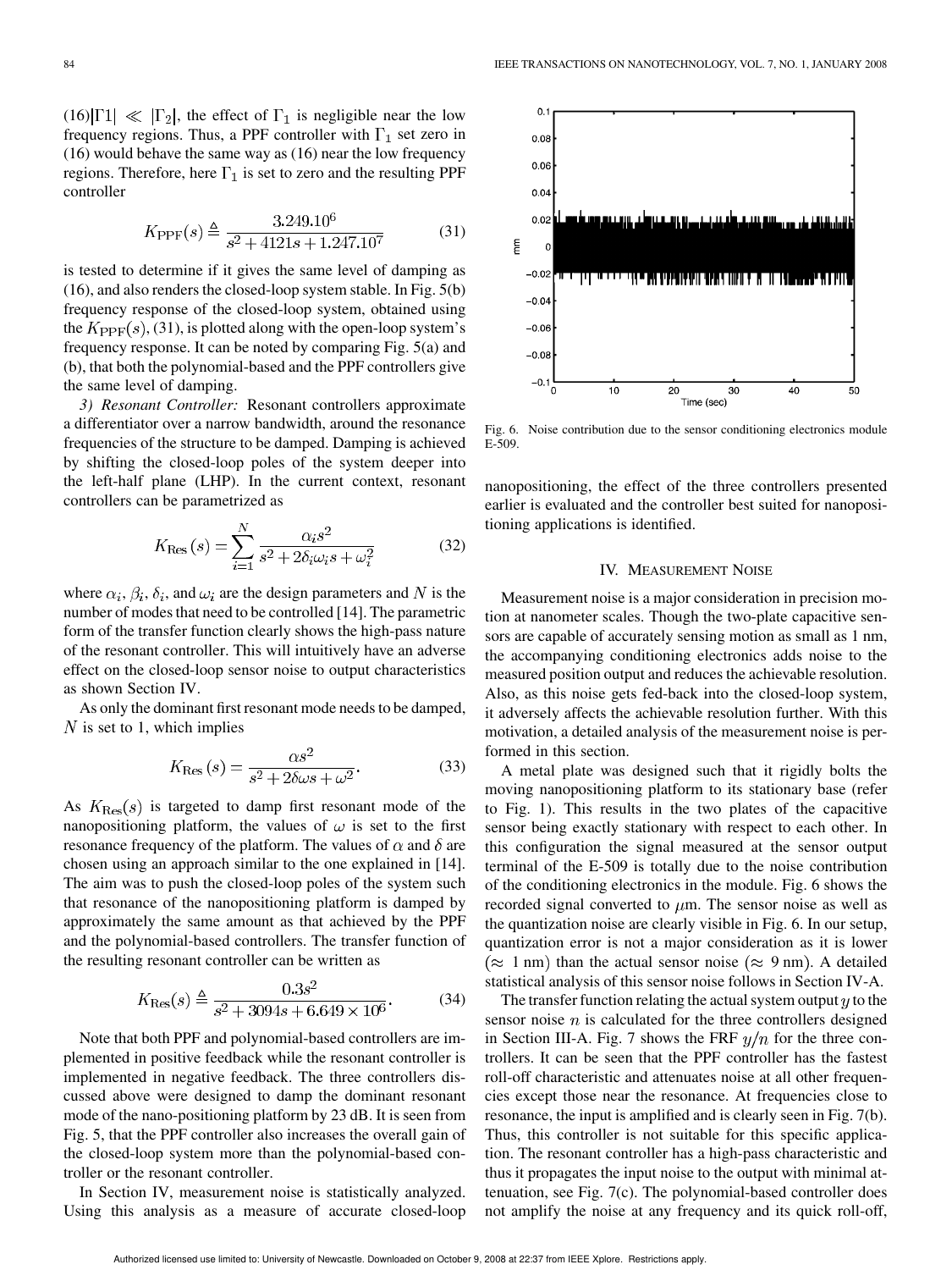

Fig. 7. Transfer functions relating the actual system output y to the sensor noise n. (a) Polynomial-based controller. (b) PPF controller. (c) Resonant controller.

at frequencies greater than the resonance, makes it ideal for closed-loop nanopositioning applications, see Fig. 7(a).

#### *A. Noise Characterization*

It can be verified that for the system illustrated in Fig. 4, the Laplace transform of the plant output  $y(t)$  is equal to

$$
Y(s) = \frac{G(s)C_2(s)}{1 + G(s)(C_2(s) - C_1(s))}R(s)
$$
  
- 
$$
\frac{G(s)(C_2(s) - C_1(s))}{1 + G(s)(C_2(s) - C_1(s))}N(s)
$$
  

$$
\triangleq Y_r(s) - Y_n(s)
$$
(35)

where  $G(s)$  denotes the plant dynamics,  $C_1(s)$ , and  $C_2(s)$  denote the polynomial-based controller and the integral controller respectively, while  $R(s)$  and  $N(s)$  are Laplace transforms of the reference signal  $r(t)$  and noise  $n(t)$  respectively. When operating in open loop, where  $Y(s) = G(s)R(s)$ , the sensor noise does not disturb the actuation of the plant. However, in closed loop, the sensor noise is fed back into the system, leading to an additional term  $Y_n(s)$ , which is referred to as the noise response. In an ideal scenario, when the sensor noise  $n(t) = 0$ , the noise response  $Y_n(s)$  would also be zero. Under normal circumstances, however, the noise response is the price to be paid for having a feedback loop, which is needed to deal with the adverse effects of creep, hysteresis, and vibration. As the sensor noise  $n(t)$  is treated as a random variable, the system response  $y(t)$ , which is the inverse Laplace transform of  $Y(s)$ , is also a random variable. In the following, the empirical means of  $n(t)$ and  $y(t)$  and the empirical variance of  $n(t)$  will be determined.

A scheme for determining the empirical variance of  $y(t)$  will also be presented. This scheme will be used in Section V.

In Fig. 8, a realization of  $n(t)$ , sampled at a rate  $h = 5 \times 10^{-5}$ , is plotted as an histogram. It can be noted from this figure that  $|n(t)| < 0.04 \,\mu$ m, and the histogram closely resembles a normal density function. Here, the sensor noise  $n(t)$  is assumed to be both stationary and ergodic, [29]. Therefore, its mean, variance and covariances can be approximated by

$$
\hat{m}_n = \frac{1}{N} \sum_{m=0}^{N-1} n(mh)
$$
  
\n
$$
\approx 0
$$
 (36)

$$
\hat{\sigma}_n^2 = \frac{1}{N} \sum_{m=0}^{N-1} n^2 (mh)
$$
  
 
$$
\approx 6.2287 \times 10^{-5} \,\mu\text{m}^2 \tag{37}
$$

and

$$
\hat{R}_n(\tau_k) = \frac{1}{N} \sum_{m=0}^{N-1} n(mh)n((k+m)h)
$$
\n(38)

where  $\tau_k = kh$ , and  $k = 0, 1, 2, \ldots$ , for a large N. Note that  $\hat{R}(0) = \hat{\sigma}_n^2.$ 

Since the mean of  $n(t)$  is approximately zero, due to linearity, the mean  $m_{y_n}$  of the noise response  $y_n(t)$  (the inverse Laplace transform of  $Y_n(s)$  must also be close to zero, [29]. In order to determine the variance of  $y_n(t)$ , the following relationship can be used:

 $\overline{1}$ 

$$
S_{y_n}(i\omega) = |G_n(i\omega)|^2 S_n(i\omega)
$$
\n(39)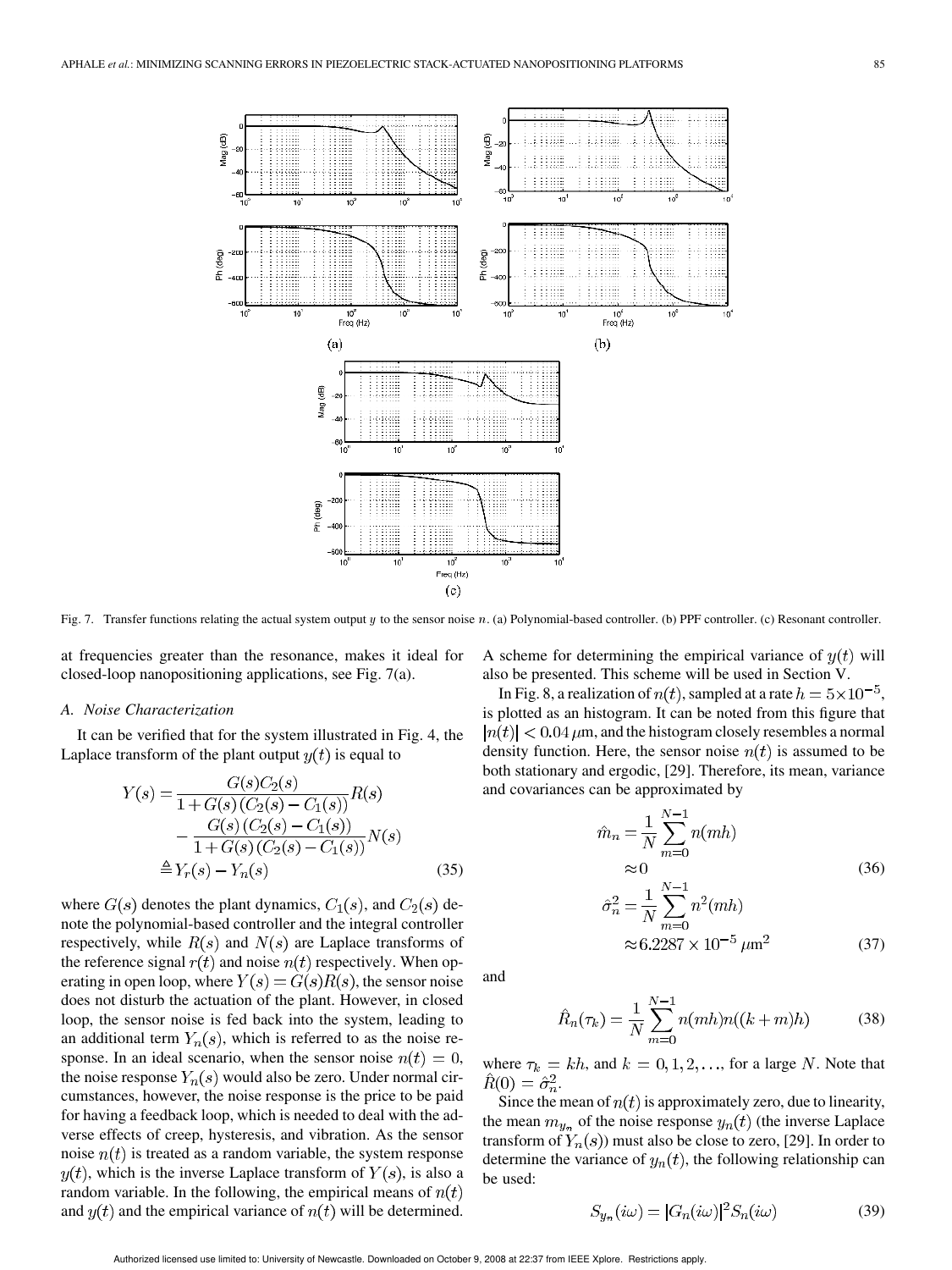

Fig. 8. Histogram plot of the noise process  $n(t)$  for a realization.

where  $S_n(i\omega)$  and  $S_{y_n}(i\omega)$  are the spectral densities of  $n(t)$  and  $y_n(t)$  respectively and

$$
G_n(i\omega) \triangleq \frac{G(i\omega) (C_2(i\omega) - C_1(i\omega))}{1 + G(i\omega) (C_2(i\omega) - C_1(i\omega))}
$$
(40)

see also (35). The spectral density  $S_x(i\omega)$  of a random variable  $x(t)$  is the Fourier transform of its covariance function  $R_x(\tau)$ , [29]. Assuming that covariance  $R_n(\tau)$  of  $n(t)$  is band limited with the bandwidth being less than  $(\pi/h)$ , the spectral density  $S_n(i\omega)$  of  $n(t)$  can be well approximated by

$$
\hat{S}_n(i\omega_k) = \sum_{m=-L}^{L} \hat{R}_n(\tau_m) e^{i\omega_k h} \tag{41}
$$

where

$$
\omega_k = \frac{\pi k}{Lh}, \quad k = -L, -(L-1), \dots, 1, 0, 1, \dots, L \quad (42)
$$

and  $\hat{R}_n(\tau_m)$  is as defined in (38). Using the relationship (39) an approximation

$$
\hat{S}_{y_n}(i\omega_k) = |G_n(i\omega)|^2 \hat{S}_n(i\omega_k)
$$
\n(43)

of the spectral density  $S_{u_n}(i\omega)$  can be computed. Note that the inverse Fourier transform of  $\{S_{u_n}(i\omega_k)\}\$  will give the covariance sequence  $\{R_{y_n}(\tau_k)\}\$ , from which the variance  $\sigma_{y_n}^2 = \hat{R}_y n(0)$ , of  $y_n(t)$  can be determined.

# V. EXPERIMENTAL RESULTS USING THE POLYNOMIAL-BASED CONTROLLER

The polynomial-based controllers for the  $x$  and  $y$  axes are given by

$$
K_{\text{Poly}}(s) \triangleq \frac{-499.9s + 3.249.10^{\circ}}{s^2 + 4121s + 1.247.10^7} \tag{44}
$$

and

$$
K_{\text{Poly}}(s) \triangleq \frac{-490.6s + 3.124 \times 10^6}{s^2 + 4124s + 1.237 \times 10^7}
$$
(45)



( ) frequency responses of the two-input two-output nanopositioning platform from displacement output  $d$  to platform voltage input  $u$ , as denoted in Fig. 2.

respectively.

The effectiveness of the polynomial-based controller in damping the resonance of  $G_{xx}(s)$  is evaluated both numerically and experimentally. Evaluating numerically refers to using the expressions obtained for  $\Gamma_1$ ,  $\Gamma_2$ ,  $\xi$ , and  $\omega$  in the closed-loop model (7) and determining the damping introduced by the controller. Evaluating experimentally refers to applying an input  $[u_x\ 0]$ , with  $u_x$  being a random white noise signal, and determining the FRF  $G_{XX}^{(cl)}(i\omega) = (d_x(i\omega)/u_x(i\omega))$  and the damping introduced by it. This is done to illustrate that the numerical predictions match the experimental results. Fig. 9 shows the experimentally measured frequency responses of the undamped and damped nanopositioning platform4. The plots presented in Fig. 9 have been averaged over several input realizations.

The nanopositioning platform has a relatively large range of motion (100  $\mu$ m along each axis, X and Y). Piezoelectric stack-actuated platforms are prone to errors due to nonlinearities when moving about such large distances. To eliminate the problems associated with these nonlinearities, a suitable tracking controller is necessary [30]. An integral controller is a simple yet effective tracking controller and can easily be combined with the polynomial-based damping controller to result in a well-damped accurately tracking nanopositioning platform. The inner feedback loop (with the polynomial-based controller), imparts additional damping to the system and thus enables us to utilize a higher gain integral controller, which in turn delivers better tracking performance. Fig. 4 shows the complete control strategy implemented on one axis. The same is also duplicated on the other axis of the nanopositioning platform. A gain of 400 was deemed suitable for the integral control and this resulted in a stable closed-loop system with

<sup>4</sup>The cross-coupling FRFs  $G_{yx}$  and  $G_{xy}$  also show substantial damping at the resonances. Due to the low signal-to-noise ratio, good data at low frequencies could not be obtained for the cross-coupling FRFs

Authorized licensed use limited to: University of Newcastle. Downloaded on October 9, 2008 at 22:37 from IEEE Xplore. Restrictions apply.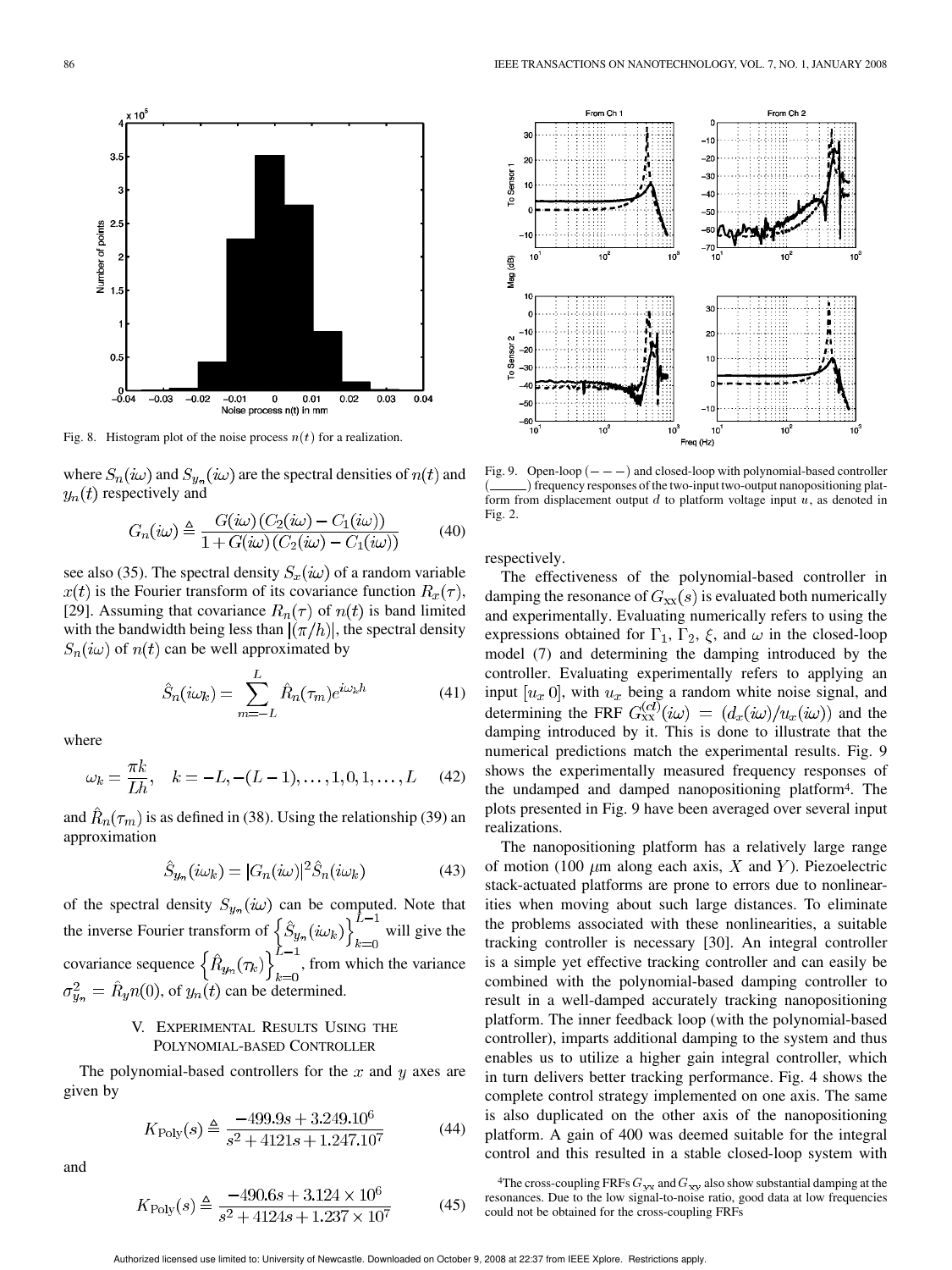

nanopositioning platform.



Fig. 11. Simulated system response  $y(t)$ , (35), and measured system response with the reference  $r(t)$  being set to zero.

adequate gain and phase margins for both axes. Fig. 10 plots the experimentally measured open- and closed-loop polynomial-based controller+integral controller frequency responses for both the axes of the nanopositioning platform.

As mentioned in Section IV-A, due to the feedback of the sensor noise, the system output  $y(t)$ , (35), is not deterministic but random. Having fixed  $C_1(s)$  and  $C_2(s)$  for both the axis, the variance of the respective outputs can be empirically determined using the scheme presented in Section IV-A. Avoiding the details involved in calculating  $\hat{S}_n(i\omega_k)$ ,  $G_n(i\omega_k)$ , and  $\hat{S}_{y_n}(i\omega_k)$ , the empirical values of the variances along the  $x$  and  $y$  axes are directly presented. The variances are

$$
\sigma_{x,y_n}^2 \approx 1.6355 \times 10^{-5} \,\mu\text{m}^2 \tag{46}
$$

 $\sigma_{u.u_n}^2 \approx 1.6230 \times 10^{-5} \ \mu \text{m}^2$  (47)

along the  $x$  and  $y$  axis respectively. The details involved in computing these variances are straightforward but tedious.

and

For illustration purposes, in Fig. 11, a simulated system response  $y(t)$ , along the x axis, and its projected measurement  $y_m(t)$  are plotted. Here,  $y(t)$ , (35), is computed using Matlab with the reference  $r(t) = 0$  and  $n(t)$  being the noise realization plotted in Fig. 8, and  $y_m(t) = y(t) + n(t)$ . It is apparent form the plot that  $y(t)$  is less noisier than  $y_m(t)$ . Thus, validating the fact that the actual system output is less noisy than the observed output, which is also evident from the values calculated for the variances  $\sigma_n^2$ , (37), and  $\sigma_{x,y_n}^2$ , (46).

Though this paper concentrates on large scan sizes (100  $\mu$ m × 100  $\mu$ m), there is significant interest in techniques that provide high-resolution images for small scan-sizes [31]. The technique presented here can easily be modified to deliver high-resolution small scans with minimal changes. The main constraint in this control scheme is the quantization noise introduced by the ADC/DAC boards. Very low noise, high gain preamplifiers can be used to amplify the sensor outputs so that the full range of the ADC /DAC boards can be utilized for small sensor outputs (corresponding to small scan sizes). 32-bit ADC/DAC systems that give subnanometer resolutions have already been used in nanopositioning applications [22]. Research on improved data acquisition systems for high-speed atomic force microscopy is also being carried out and will help greatly in enhancing the performance of existing control strategies [32].

It is apparent from (35) that by suppressing  $Y_n(s)$ , i.e., suppressing the magnitude of  $G_n(i\omega)$  in (40), the noise response can be improved. However, the transfer-functions related to  $Y_r(s)$  and  $Y_n(s)$  are directly linked and they do not add up to one. Therefore, they cannot be treated as standard sensitivity and complementary sensitivity functions. Here, we just state that having a feedback controller comes at a cost, which is the noise response  $Y_n(s)$ .

# *A. Open- and Closed-Loop Hysteresis and Creep Evaluation*

To test that the tracking action imparted by the integral controller does indeed eliminate nonlinear effects due to hysteresis, the system was excited by a 4 Hz 80 V sine wave. The platform input  $u$  plotted against the measured displacement output  $d$  (as denoted in Fig. 2) gives the total deviation from the desired trajectory; the hysteresis loop of the system. Fig. 12(a) shows the open-loop hysteresis plot. For the closed-loop system, the integral control forces the system to follow the input command, as shown in Fig. 12(b). It is clear that the closed-loop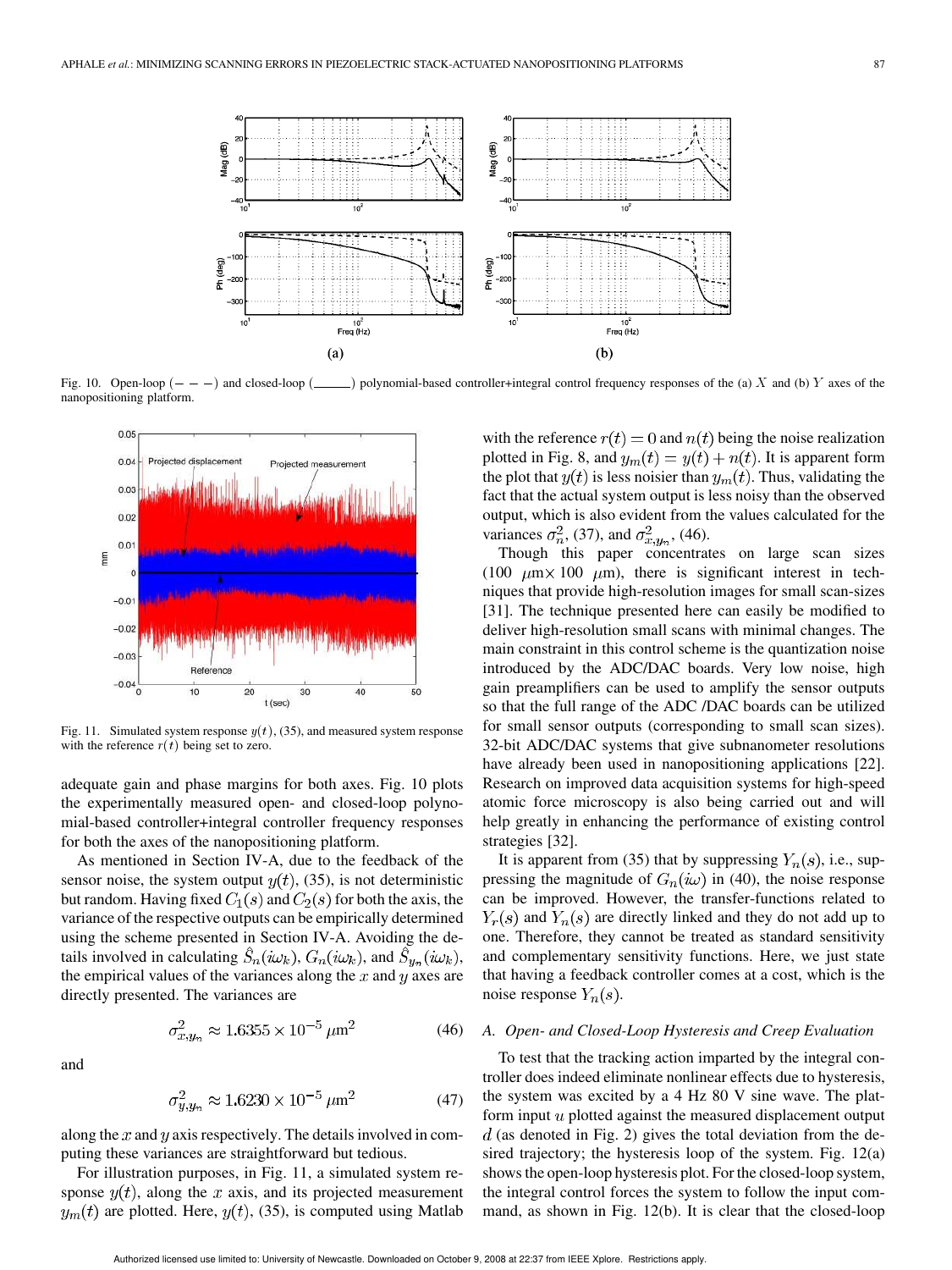

Fig. 12. (a) Open-loop and (b) closed-loop hysteresis plots for the nanopositioning platform. Using the notation given in Fig. 2,  $u$  is a 80 V, 4 Hz sine wave and  $d$  is the platform displacement in  $\mu$ m.

control scheme eliminates the nonlinear hysteresis effects almost totally. Thus, this control scheme effectively eliminates the two main problems associated with piezo-driven nanopositioning platforms: resonance and hysteresis.

An abrupt change in applied voltage does not produce an instantaneous and accurate change in the dimension of the piezoelectric stack actuator. This effect is known as creep and is the other main nonlinearity associated with piezoelectric elements. The effect creep has on scanning performance is that at two different scan speeds, it produces scans of different magnifications. An open-loop solution is to apply a voltage in the other direction that counteracts creep. Due to the tracking provided by the integral control, the effect of creep can be eliminated in closed loop. To test the performance of the open-loop and closed-loop system for creep, the system is commanded to move instantaneously by 20  $\mu$ m from its zero initial position at  $t = 10$  s. Fig. 13 shows the output displacement response of the open-loop and closed-loop nanopositioning platform from 0 s to 100 s. The gains for the open-loop and the polynomial-based controller-damped closed-loop match the gains shown by their respective magnitude plots shown in Figs. 3 and 9. As seen clearly, the integrator has eliminated creep for all practical purposes.

# *B. Raster Scan Results*

A synchronized 4 Hz triangle wave and a staircase waveform were generated to produce the desired raster scan. This 4 Hz triangle wave, see Fig. 14(a), is used as input for one axis. It is seen that this input is capable of exciting the resonant mode of the respective axis which in turn introduces high-frequency harmonic distortion at the output, see Fig. 14(b). Also, as the



Fig. 13. Open-loop  $(---)$ , polynomial-based controller-damped closed-loop  $(\cdot \cdot \cdot)$  and polynomial-based controller+integrator closed-loop  $(\_\_ )$  platform displacement d, where u is a 20 V step command at  $t = 10$  s. The notations  $u$  and  $d$  are consistent with those given in Fig. 2.



Fig. 14. (a) Reference 4 Hz 80  $\mu$ m triangle scan. (b) Harmonic distortion due to excitation of resonant mode in open-loop. (c) Complete open-loop scan showing the nonlinear trace due to hysteresis. (d) Closed-loop triangle scan free from errors due to resonance and nonlinearities.

scan is over a sufficiently large range (80  $\mu$ m), the deviation from linear of the obtained scan, due to hysteresis present in the stack actuator is also evident, see Fig. 14(c). The polynomialbased controller damps the resonant mode and the integrator effectively tracks the 4 Hz input triangle to result in a perfect triangle trace given in Fig. 14(d).

The second axis is given a staircase input. Fig. 15 shows the reference input, open-loop output and closed-loop output staircase traces. The open-loop nanopositioning platform does not follow the staircase input effectively as seen in Fig. 15(b). With the integral control forcing the nanopositioning platform to track the staircase input, the closed-loop trace is improved greatly as can be seen in Fig. 15(c). The superimposed sensor noise is clearly visible in these plots.

The plots presented in Figs. 14 and 15 are essentially measurements of the output  $y(t)$ , (35), along the x and y axes respectively. Plots in Fig. 14 are measurements of  $y(t)$  with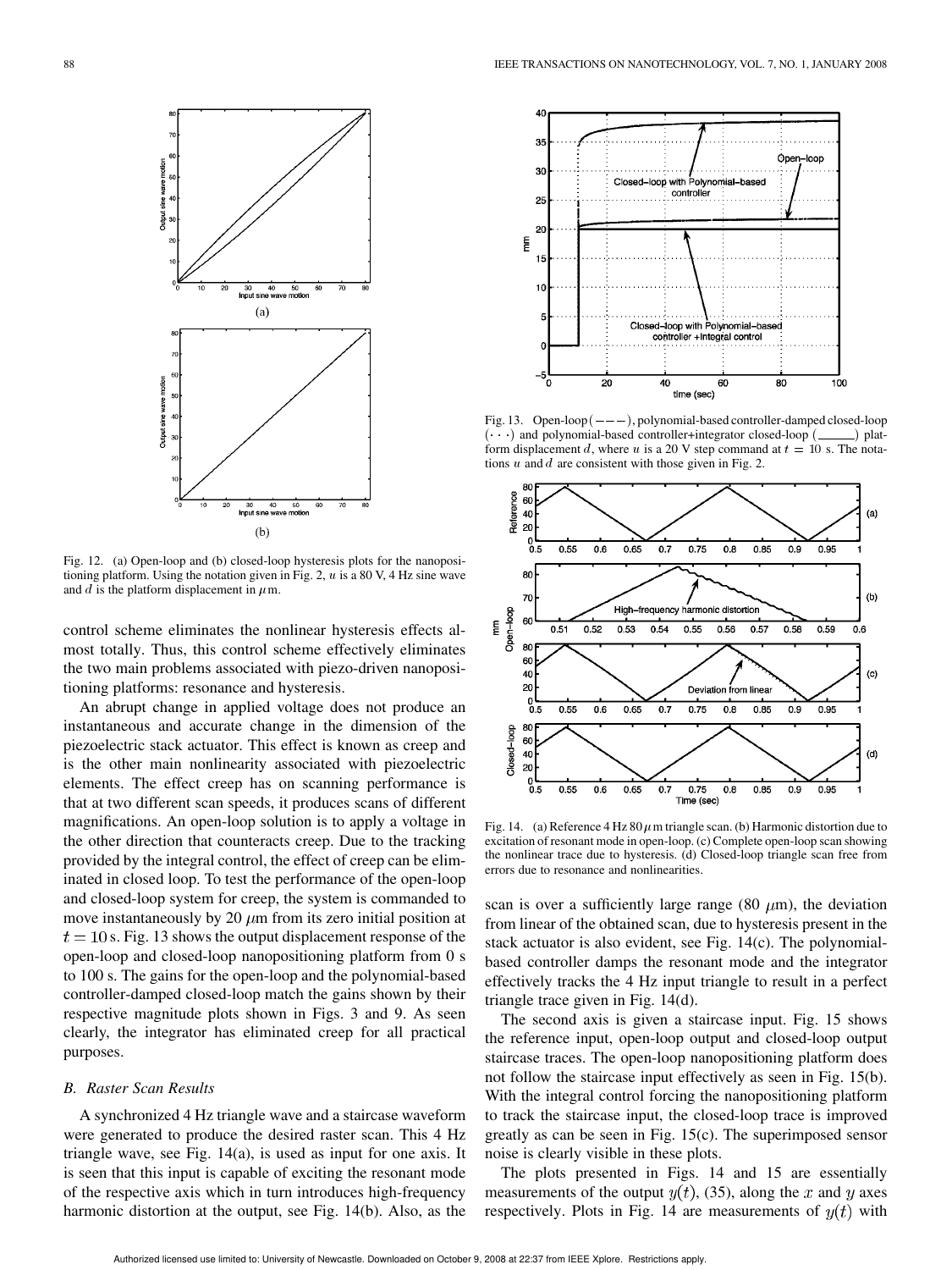

Fig. 15. (a) Reference staircase. (b) Staircase traced in open-loop. (c) Staircase traced in closed-loop.



Fig. 16. Measured scan lines (faint) and scan lines obtained using the Kalman estimate (dark) at 62.5 nm from each other.

the reference  $r(t)$  being a triangular waveform, while plots in Fig. 15 are measurements of  $y(t)$  with  $r(t)$  being a staircase. It is worth noting that  $y(t)$  is a random variable. Moreover, as the plots are sensor measurements, they are essentially a realization of the random variable  $y(t) + n(t)$ . The presence of noise, though not apparent in the plots of Fig. 14 due to its larger scale, is fairly evident in the plots presented in Fig. 15. The measured scan lines of the traced raster pattern are presented in Fig. 16. The lines are 62.5 nm apart. It is apparent that the measured scan lines are noisy. The noise being both due to feedback and measurement. The empirical variances given in (46) and (47), imply that the standard deviations  $\sigma_{x,y_n}$  and  $\sigma_{y,y_n}$  are about 4 nm along both the  $x$  and  $y$  axes. This suggests that the adjacent scan lines in the raster pattern have to be at least 8 nm apart, which is twice the standard deviation. Otherwise, the chances of two adjacent scan lines overlapping becomes large, leading to poor image quality and reproducibility. With this resolution of 8 nm, 12500 scan lines can be produced in a 100  $\mu$ m scan. In Fig. 16, the scan lines are 62.5 nm apart, which is about 15 times the standard deviation. A Kalman estimate of the output

 $y(t)$  is also plotted. It is apparent that the Kalman estimate of the scan is close to the desired scan.

#### VI. CONCLUSIONS

After comparing the closed-loop noise profiles of three damping controller designs (PPF, polynomial-based controller, and resonant controller), the polynomial-based controller was identified as the most suitable option for nanopositioning. The implemented polynomial-based controller damps the dominant first resonant mode of the nanopositioning platform by 23 dB. It was further shown that by combining this damping technique with an integral controller, nonlinear effects due to hysteresis and creep are minimized and superior tracking performance is achieved. This was demonstrated by tracing a 4 Hz 80  $\mu$ m × 80  $\mu$ m raster scan with a resolution of 62.5 nm. Noise analysis suggests a resolution of 8 nm is achievable.

#### ACKNOWLEDGMENT

The authors would like to thank D. Lockhard and I. Mahmood for their contributions.

#### **REFERENCES**

- [1] I. Fujimasa*, Micromachines: A New Era in Mechanical Engineering*. Oxford, U.K.: Oxford Univ. Press, 1996.
- [2] B. Bhushan*, Handbook of Micro/Nanotribology*, 2nd ed. Boca Raton, FL: CRC, 1999.
- [3] T. A. Desai, W. H. Chu, J. K. Tu, G. M. Beattie, A. Hayek, and M. Ferrari, "Microfabricated immunoisolating biocapsules," *Biotechnol. Bioeng.*, vol. 57, pp. 118–120, 1998.
- [4] B. Bhushan, Ed.*, Handbook of Nanotechnology*. New York: Springer, 2004.
- [5] T. R. Hicks and P. D. Atherton*, The Nanopositioning Book: Moving and Measuring to Better Than a Nanometer*. London, U.K.: ISTE, 2000.
- [6] G. Binnig, "The scanning tunneling microscope," *Sci. Amer.*, vol. 253, pp. 50–56, 1986.
- [7] G. Binnig and D. P. E. Smith, "Single-tube three-dimensional scanner for scanning tunneling microscopy," *Rev. Sci. Instrum.*, vol. 57, pp. 1688–1689, 1986.
- [8] B. Kang and J. K. Mills, "Vibration control of a planar parallel manipulator using piezoelectric actuators," *J. Intell. Robotics Syst.*, vol. 42, no. 1, pp. 51–70, 2005.
- [9] A. J. Fleming and S. O. R. Moheimani, "Sensorless vibration suppression and scan compensation for piezoelectric tube nanopositioners," *IEEE Trans. Contr. Syst. Tech.*, vol. 14, no. 1, pp. 33–44, Jan. 2006.
- [10] D. Niederberger, A. J. Fleming, S. O. R. Moheimani, and M. Morari, "Adaptive multimode resonant piezoelectric shunt damping," *Smart Mater. Struct.*, vol. 18, no. 2, pp. 291–315, Oct. 2004.
- [11] G. Schitter, P. Menold, H. Knapp, F. Allgower, and A. Stemmer, "High performance feedback for fast scanning atomic force microscopes," *Rev. Sci. Instrum.*, vol. 72, no. 8, pp. 3320–3327, 2001.
- [12] T. Ando, N. Kodera, D. Maruyama, E. Takai, K. Saito, and A. Toda, "A high-speed atomic force microscope for studying biological macromolecules in action," *Jpn. J. Appl. Phys.*, vol. 41, no. 7B, pp. 4851–4856, 2002.
- [13] N. Kodera, H. Yamashita, and T. Ando, "Active damping of the scanner for high-speed atomic force microscopy," *Rev. Sci. Instrum.*, vol. 76, no. 5, pp. 1–5, 2005.
- [14] H. R. Pota, S. O. R. Moheimani, and M. Smith, "Resonant controllers for smart structures," *Smart Mater. Struct.*, vol. 11, no. 1, pp. 1–8, 2002.
- [15] G. C. Goodwin, S. F. Graebe, and M. E. Salgado, *Control System Design*. Englewood Cliffs, NJ: Prentice-Hall, 2001.
- [16] J. L. Fanson and T. K. Caughey, "Positive position feedback control for large space structures," *AIAA J.*, vol. 28, no. 4, pp. 717–724, 1990.
- B. Bhikkaji, M. Ratnam, A. J. Fleming, and S. O. R. Moheimani, "High-performance control of piezoelectric tube scanners," *IEEE Trans. Control Syst. Technol.*, vol. 15, no. 5, pp. 853–866, Sep. 2007.